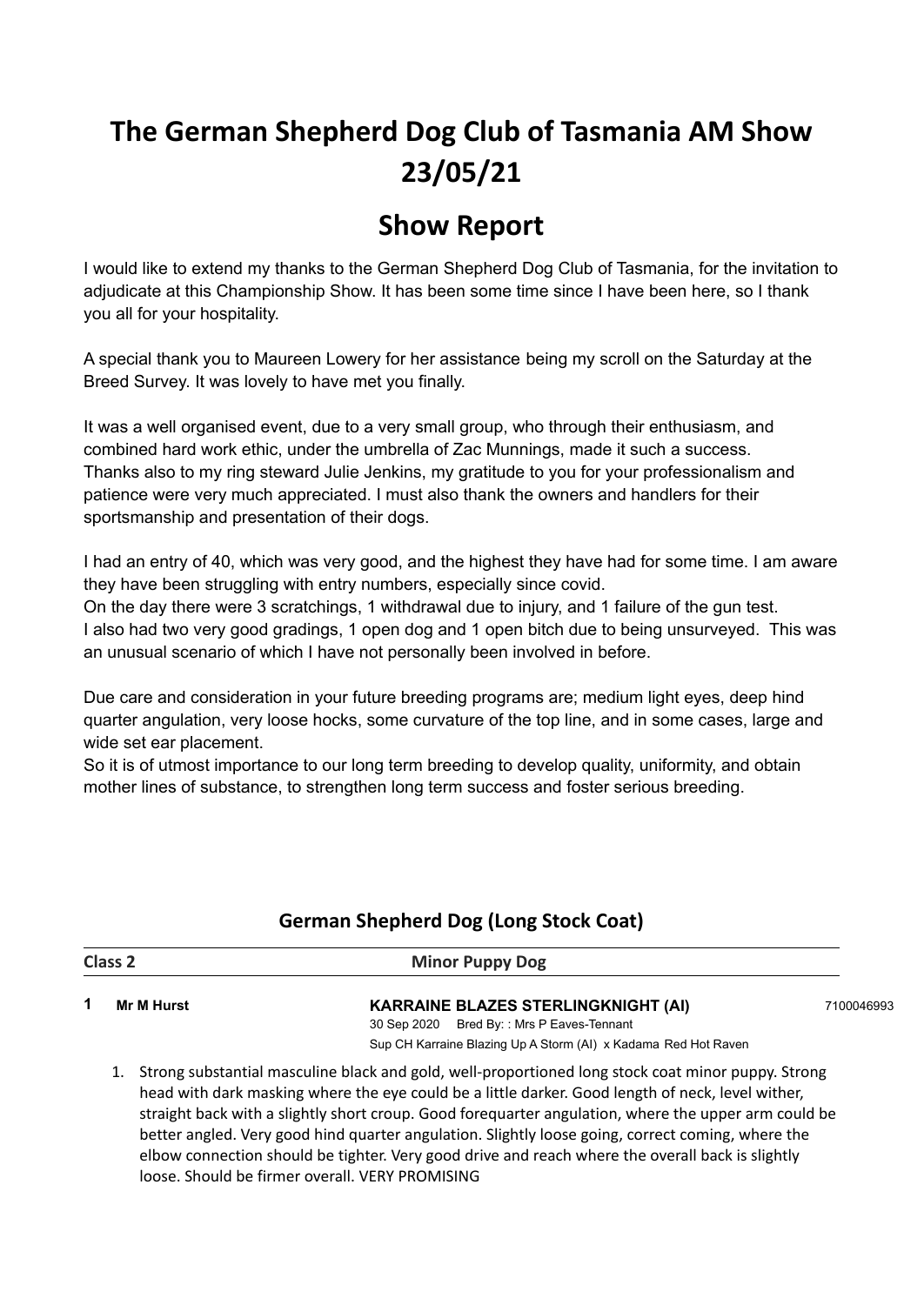#### **Class 11 Open Dog**

#### **2 Shaun Schembri CH. BODECKA CASANOVA AZ BSC1** 3100310454

20 Aug 2014 Bred By: Jenny Joseph Pepe von der zenteiche x Bodecka Xrated AZ BSC 1 Ex Merit

1. 66cm - 29cm Standing on the upper limit of size, strong ,substantial, slightly elongated masculine dog of very good type. Strong expressive head with dark masking and desired dark eye. Slight roman nose. Very good length of neck, high withers, firm back. Good lay but slightly steep croup. Very good fore quarter and slightly deep hind quarter angulation. Very good fore and under chest development. Exhibits very good top and underline. Stands not quite correct in front. Steps correct going and coming where the elbows should be firmer. Exhibits in very firm and dry condition in show. Very good ground covering movement and fore hand reach where the overall top line remains firm. EXCELLENT

## **Challenge Dog # 2 Reserve Dog # 1**

| Class 3a              | <b>Puppy Bitch</b>                                                                                                                                                                                                                                                                                                   |            |
|-----------------------|----------------------------------------------------------------------------------------------------------------------------------------------------------------------------------------------------------------------------------------------------------------------------------------------------------------------|------------|
| <b>Shaun Schembri</b> | <b>CAZELI ANASTASIA</b>                                                                                                                                                                                                                                                                                              | 3100411171 |
|                       | 04 JUNE 2020 Bred By: Shaun Schembri                                                                                                                                                                                                                                                                                 |            |
|                       | Ch. Bodecka Casanova (AZ) x Stobar Elouise AZ                                                                                                                                                                                                                                                                        |            |
|                       | Strong, richly pigmented, slightly elongated bitch of very good type. Very good feminine and<br>expressive head. Desired dark eye with a good dark mask. Slightly erect carriage of the neck, level                                                                                                                  |            |
| <b>VERY PROMISING</b> | wither, straight back with a slightly short croup. Good forequarter angulation, where the upper arm<br>could be a little longer and better angled. Very good hind quarter angulation. Stands correct in front.<br>Correct going, little wide coming where the elbow connection could be tighter. Very good movement. |            |

**4 Shaun Schembri STOBAR ELOUISE AZ BSC1** 3100361169

09 July 2017 Bred By: Jenny Joseph

Ch. Conbhairean Freddie kkl LBZ IPO2 (IMP UK) x Stobar Rosetta AZ BSC1

1. 59.5cm - 26cm Medium strong well-proportioned richly pigmented bitch of very good type. Very expressive with the desired dark eye and good dark masking. Slightly erect in neck carriage, level withers, firm back, good lay but slightly steep croup. Good fore quarter angulation where the upper arm could be better angled. Slightly deep angulation in the hind quarter. Does not stand quite correct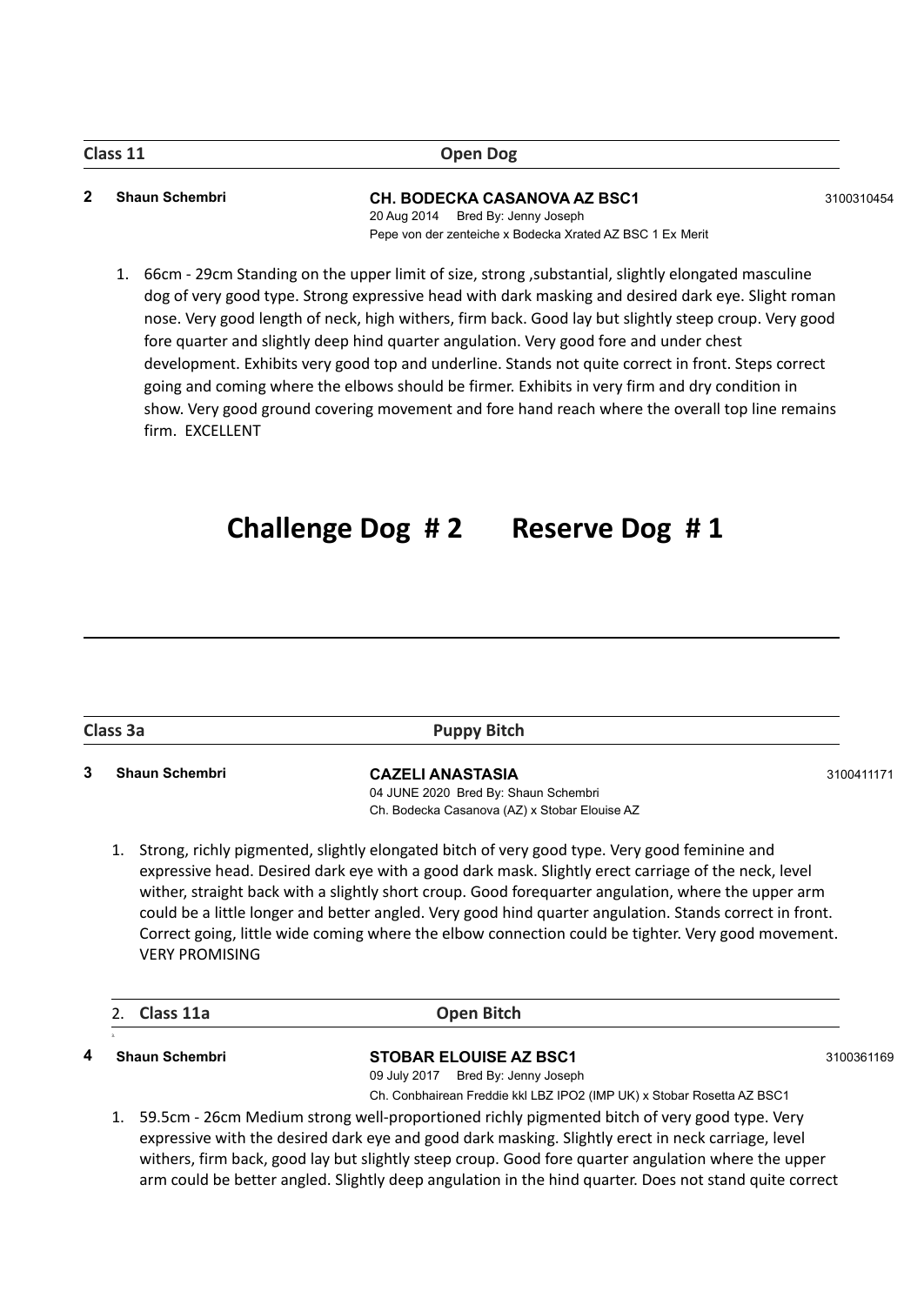in front. In stance exhibits good top and underline. Has good fore and under chest development. Steps wide going, correct coming where the elbow connection should be tighter. Exhibits powerful drive, where the forehand reach should be freer, the back remains firm during movement. EXCELLENT

## **Challenge Bitch #4 Reserve Challenge Bitch # 3**

## **German Shepherd Dog (Stock Coat)**

| Class 1                        | <b>Baby Puppy Dog</b>                            |            |
|--------------------------------|--------------------------------------------------|------------|
| 1 <sup>st</sup> Miss B Summers | <b>ZUMBROZAC ROCKET MAN</b>                      | 7100048274 |
|                                | 04 Feb 2021 Bred By: Ms B Summers                |            |
|                                | Zumbrozac Our Last Chance x Zumbrozac Lil Poppet |            |

# 5 Medium strong baby of very good proportions. Good head with desired dark eye. Good fore quarter angulation, where the upper arm could be better angled. Very good hind quarter angulation. Steps loose going, correct coming where the elbows could be tighter. Low withers at this point in time. He exhibits very good drive and reach where the back remains firm. VERY PROMISING

| <b>Class 2</b> | <b>Minor Puppy Dog</b> |
|----------------|------------------------|
|                |                        |

**st KARRAINE RIDDICKS RANSOM (AI)** <sup>7100047196</sup> 13 OCT 2020 Bred By: Mrs P Eaves Tennant

Riddick Vom Demina hof (Imp SRB) x Karraine Token From Ruby

#7 Medium size masculine dog of very good proportions. Strong head with the desired dark eye. Good length of neck, level withers, level back, slightly short croup. Good fore quarter angulation where the upper arm could be better angled. Good hind quarter angulation. Stands correct in front. Good fore chest development, slight tuck up of the loin. Steps cow hocked going, correct coming where the elbows could be tighter. Exhibits good drive and good forehand reach where the back is unruly. VERY PROMISING

**2**

**1**

#### **nd KARRAINE BLAZES STERLING SILVER** <sup>7100046991</sup>

30 SEPT 2020 Bred By: Mrs P Eaves-Tennant Sup CH Karraine Blazing Up A Storm (AI) x Kadama Red Hot Raven

#6 Medium strong well-proportioned masculine dog of good type. Good head where the eye could be darker. Good placement of ears. Good length of neck, level withers, straight back, slightly short croup. Good fore quarter angulation where the upper arm could be longer and better laid. Slight deepness of the hind quarter. Stands correct in front. Good fore and under chest development.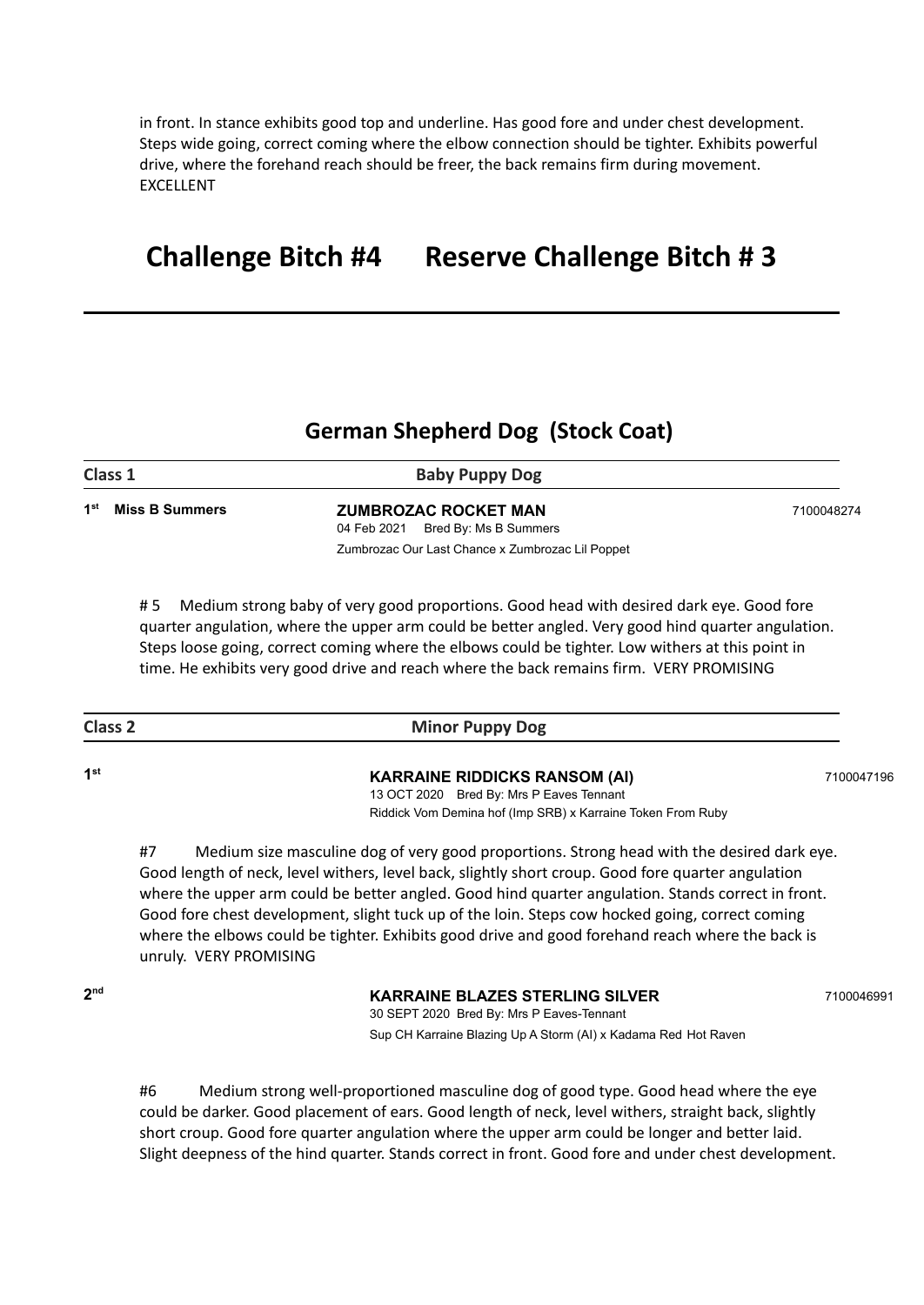Steps cow hocked Correct coming, where elbows could be firmer. Exhibits very good drive, however, falls slightly on the forehand in movement, where the back could be firmer. VERY PROMISING

**3**

### **rd ROXAMBURG CAPTAIN BENJI** <sup>7100047574</sup>

22 NOV 2020 Bred By: Roxamburg Kennels \*Roxamburg Set To Sparkle AZ x CH Roxamburg Pinball Wizard AZ

#8 Medium strong well-proportioned black and gold dog of good type. Good expressive head with desired dark eye, where the under jaw could be a little stronger. Level withers, firm back, good lay of croup. Good length of foreleg stands correct in front. good fore and under chest development. Slightly deep angulation of the hind quarter. Steps slightly loose going, correct coming where the elbows should be firmer. Exhibits very good drive and forehand reach. In movement the top line remains firm and convincing. PROMISING

**4**

#### **th ROXAMBURG MERLIN** <sup>7100047573</sup>

22 OCT 2020 Bred By: Roxamburg Kennels \*Roxamburg Set To Sparkle AZ x \*CH. Roxamburg Pinball Wizard AZ

#9 Slightly elongated black and gold dog of good type. Good head and expression with the desired dark eye. Level withers with a dip behind the back, steep croup. Good fore quarter angulation where the upper arm could be longer and better laid. Slightly deep in hind quarter angulation. Stands correct in front where pasterns could be firmer. Steps cow hocked going and correct coming where the elbow connections could be firmer. Good drive with a restriction in the forehand reach. Concern of the dip in the top line. SUFFICIENT

**1**

**Class 4 Junior Dog**

**st SADRIA TASSIE STORM** <sup>2100534909</sup>

17 JAN 2020 Bred By: Mr S J Morrisey Ypsilon Di Casa Caputi x Sadria Russian Storm

#10 65 cm- 28cm Slightly small P2. Large, strong, substantial, well pigmented, masculine dog of very good type. Very good expressive head where I would like to see the under jaw a little stronger. The eye could be a little darker. Very good length of neck, high withers, straight back, good length but slightly steep croup. Good fore quarter angulation where the upper arm could be better angled. Slightly deep hind quarter angulation with good upper thigh. Stands not quite correct in front. Good fore and under chest development. Steps cow hocked going, Steps with a slight flick of the right foot coming, where the elbows could be firmer. Exhibits powerful drive with very good forehand reach. VERY GOOD

| . .<br>v<br>×<br>۰,<br>۰, | w<br>٧ |
|---------------------------|--------|
|---------------------------|--------|

**Class 5 Intermediate Dog**

**st GEWALT GRAN TORINO** <sup>5100109437</sup>

05 DEC 2018 Bred By: Gewalt Kennels Rudy V Haus Edmond GER.AD.GER.BH.IPO1 (IMP SWE) x Olexius Vera (IMP SWE)

#11 65.5cm - 29cm Very large, strong, substantial, well-proportioned, masculine dog of very good type. Very good head and expression with the desired dark eye. Good length of neck, high withers, slight peak over the top line, slightly short croup, Very good fore quarter angulation, a little

**1**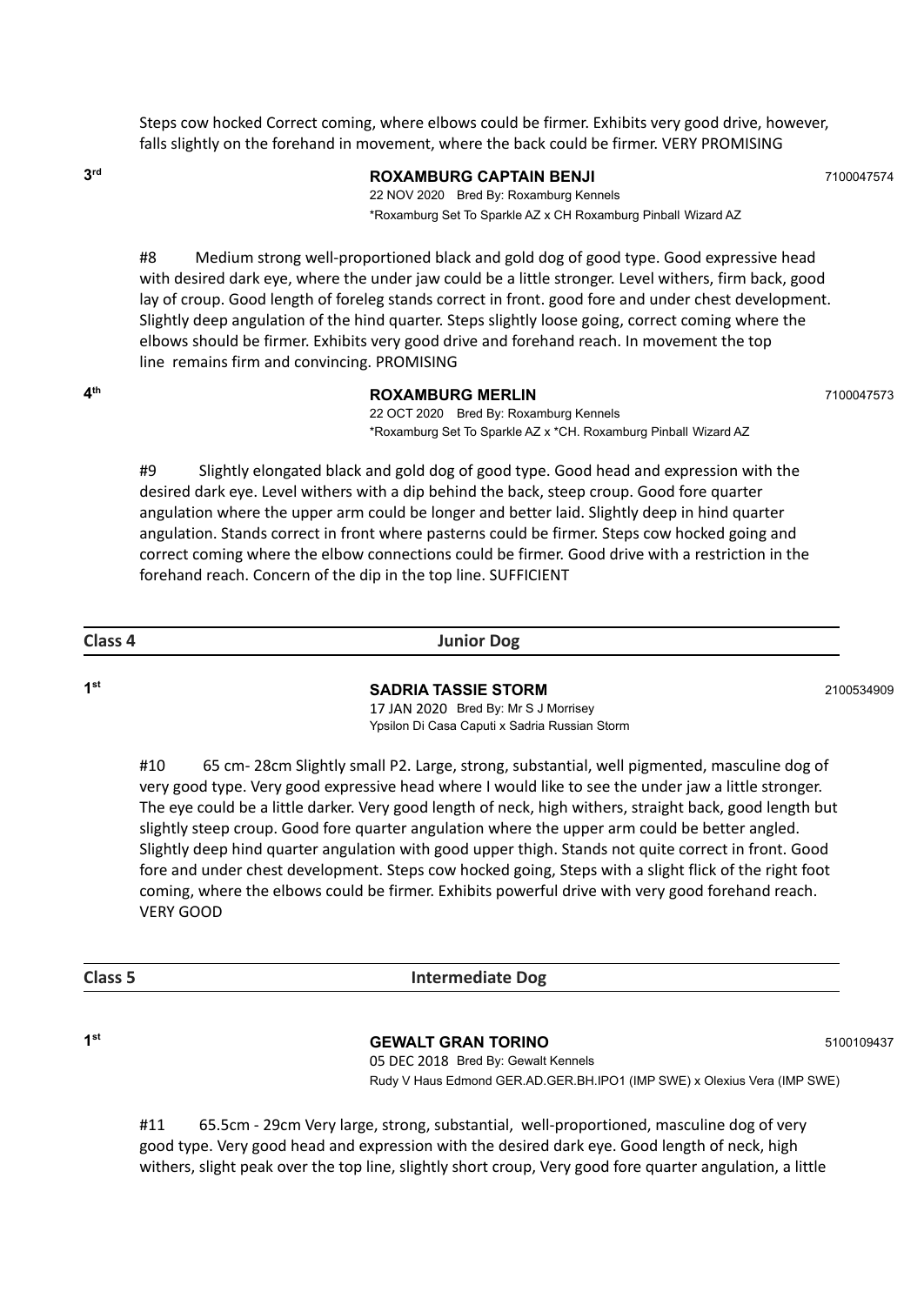deep in the hind quarter with a good broad upper thigh. Stands correct in front. Good fore and under chest development. In stance impresses with his overall top and underline. Steps slightly loose going, wide coming with a slight flick of the right wrist. Exhibits powerful drive with very good ground covering movement and fore hand reach. In movement there is a slight peak over the back, however the ligament is firm, dry, and convincing. VERY GOOD

**2**

#### **nd ROXAMBURG ONE FOR THE ROAD AZ** <sup>7100044650</sup>

16 OCT 2020 Bred By: Roxamburg Kennels Tuabu Midnight AZ x \*Roxamburg Luka Me AZ

# 12 65cm - 29cm Large, medium strong, slightly elongated masculine dog of very good type. Good head where the under jaw should be stronger, and the eye darker. Good length of neck. Level withers, straight back, slightly steep, slightly short croup. Good fore quarter angulation where the upper arm could be better angled. Very good hind quarter angulation with broad upper thigh. Very good length of foreleg where the pasterns could be firmer. Stands correct in front. Good fore chest development, slightly deep in the under chest. Steps wide going, correct coming where the elbow connection could be firmer. Powerful drive where the forehand reach could be a little freer but the back remains firm. VERY GOOD

**Class 11 Open Dog**

**1**

**st HASENWAY DANGER MAN** <sup>7100042151</sup> 04 SEPT 2018 Bred By: Hasenway Macho Vom Lamorak x Zicke Vom Feuermelder

# 20 64.5cm - 31cm Over medium size, medium strong, masculine dog of very good proportions. Masculine head where the eye could be darker. Very good length of the neck. High withers, firm, and dry back. Good fore quarter angulation where the upper arm could be better angled. Slightly deep hind quarter angulation, with good broad upper thigh. Very good fore and under chest development. Stands correct in front. In stance presents dry and firm with a good top line. I would like to see the pigmentation darker. Steps correct going where the elbow connection could be firmer. Exhibits powerful drive with very good ground covering movement and forehand reach, where both the top line and back remain firm, dry, and convincing. EXCELLENT

**2**

**nd \*CH JAYSHELL NEBRASKA** <sup>3100332848</sup> 04 DEC 2015 Bred By: Mrs N McDermott CH Freemont Hells Bells x CH Jayshell Winona

#15 64cm - 29cm Double p1 upper left. Over medium size, strong, substantial male of good proportions, well pigmented masculine dog of very good type. Very expressive head with desired dark eye. Good length of neck, level wither, firm back, slightly steep croup. Good fore quarter angulation where the upper arm could just be better angled. Slightly deep hind quarter angulation with a good broad thigh. Good fore and under chest development. Stands correct in front where the pasterns could be a little firmer. Exhibits a good top and underline. Steps correct going and coming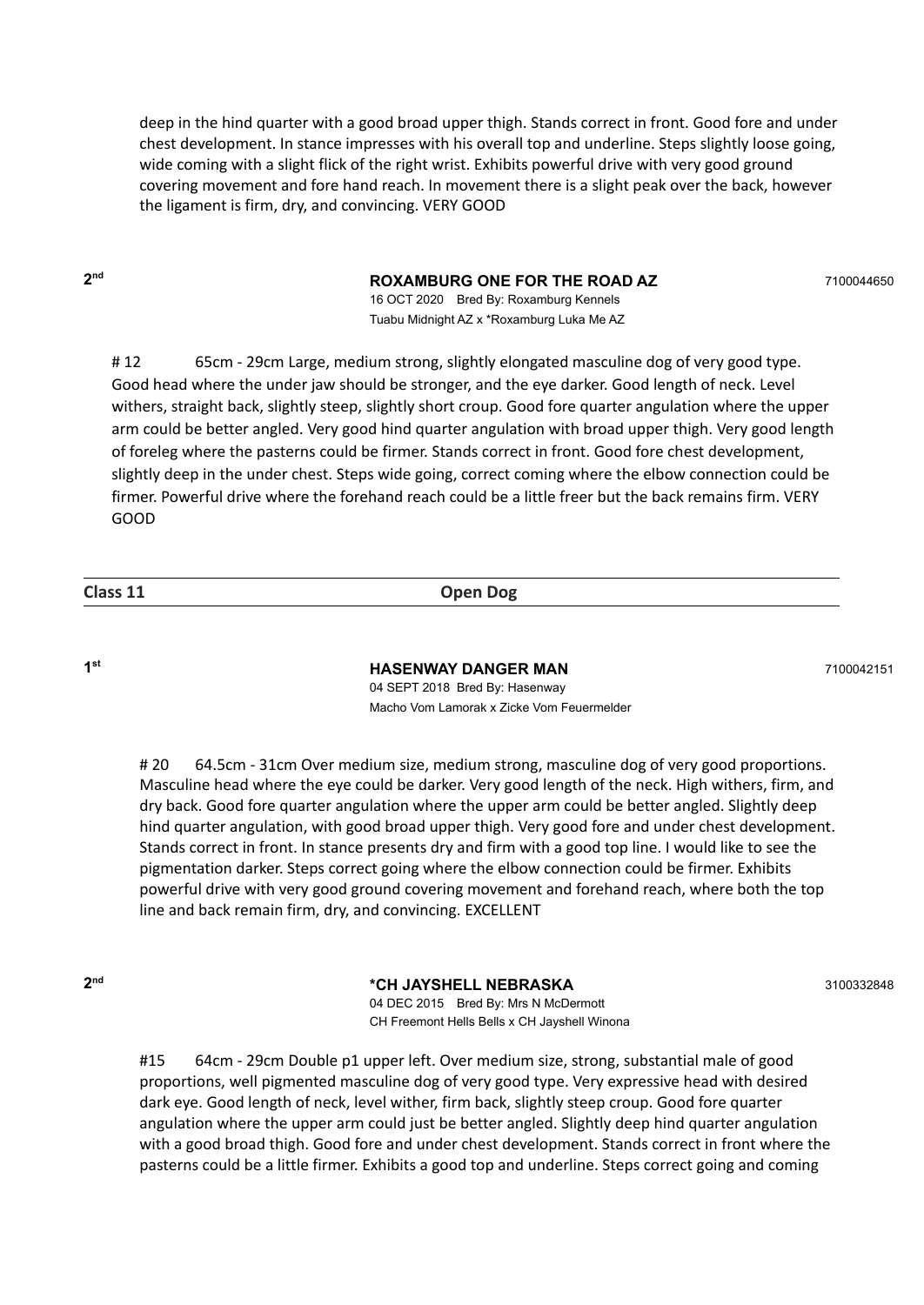where the elbow connection could be tighter. Exhibits powerful drive with very good ground covering movement, where the overall back ligamentation remains firm, dry, and convincing. EXCELLENT

**3**

#### **rd ESKO VON DEN ZWEI STEINEN IMP GER.** SZ2304294

06 AP 2014 Bred By: E Reich Ballack Von Der Bruckneralle x Udi Von Den Zwei Steinen

# 13 66cm - 30cm Stands on the upper limit of size, strong, substantial, masculine well pigmented dog of very good type and proportions. Strong masculine head with dark masking and desired dark eyes. Very good length of neck, level withers, slight peak over the top-line, slightly steep croup. Good fore quarter angulation where the upper arm could be better angled. Very good hind quarter angulation with good broad upper thigh. Very good length of foreleg. Stands correct in front, pasterns could be a little firmer. Very good fore and under chest development. Steps correctly going correct coming where the elbow connection could be tighter. Powerful drive with very good ground covering movement, where the back and ligament remain firm, dry, and convincing. EXCELLENT

**4**

#### **th RONANLINE BACK IN BLACK (AI)** <sup>7100038169</sup>

18 MAR 2017 Bred By: Ronanline Kennels Fremont Hells Bells x Glenbala Fantastic Craze

# 17 65cm - 30cm Large medium strong well-proportioned masculine dog. Masculine head with desired dark eye, where the ear set is slightly wide. Very good length of neck, level wither slight dip behind, slightly short, flat croup. Good fore quarter angulation where the upper arm could be longer and better angled. Slightly deep in hind quarter angulation. Good fore and under chest development. Does not stand correct in front, pasterns could be firmer. In stance presents in dry firm condition. Steps slightly loose going, correct coming where the elbows should be tighter. Exhibits powerful drive with very good reach, where the overall back and ligamentation remain firm and dry. Could not receive the grading of excellent due to not being surveyed. VERY GOOD

**5**

#### **th CASTASTAR INCOGNITO AZ** <sup>4100302255</sup>

03 FEB 2018 Bred By: Mrs A C Doyle UK CH. \*Conbhairen Freddie a ED IPO2 x CH Castastar Evita AZ HIC ET

# 19 65cm - 31cm Large, strong, substantial, well-proportioned balanced dog of very good type. Masculine head with desired dark eye where the ears are set wide. Good strong muzzle, where ideally the under jaw should be a little stronger. Good length of neck. Level withers, straight back, slightly short croup. Good fore quarter angulation where the upper arm could be longer and better laid. Very good hind quarter angulation. Very good fore and under chest development. Stands correct in front. Steps correct going and coming where the elbow connections should be firmer. In movement he exhibits very good drive and fore hand reach where the overall back and ligamentation remain firm and dry. EXCELLENT

**6**

#### **th \*ALDERHAUS AGENT ZORRO AZ** <sup>6100108053</sup>

05 NOV 2017 Bred By: P Alder Oak Vom Haus Iskander BH AD IPO1 IMP GMY x Alderhaus Touched By An Angel Az

# 18 64.5cm - 30cm Over medium size, strong, well proportion black and gold masculine dog. Masculine head with desired dark eye. Very good length of neck. Level withers, firm back, well laid croup. Good fore quarter angulation where ideally the upper arm would be a little longer. Slightly deep hind quarter angulation. Stands correct in front. Good fore and under chest development. Steps going with loose hocks, steps over wide coming where the elbow connection should be firmer. In movement the ears could be a little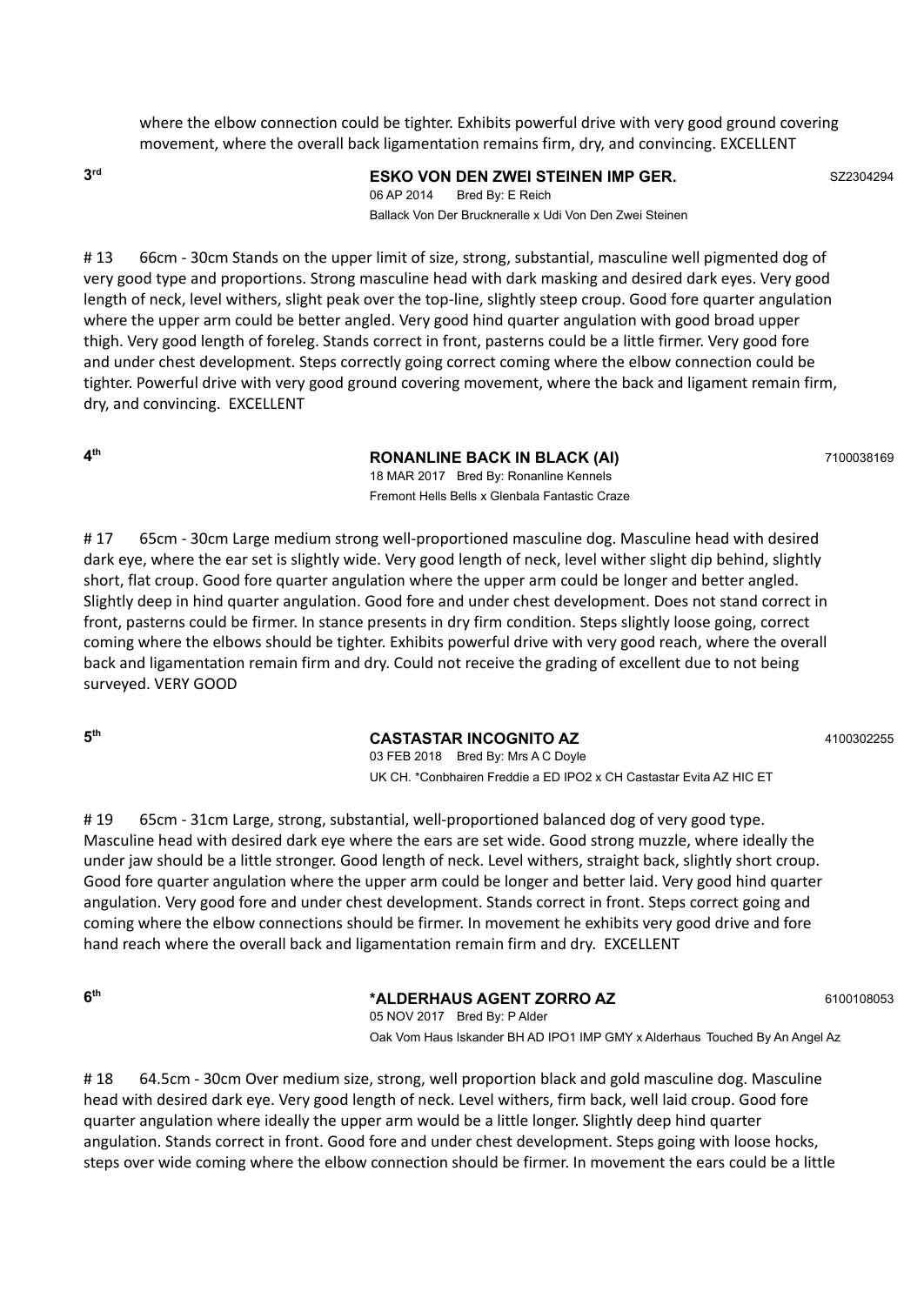firmer. Exhibits powerful drive where the reach could be a little freer, where he loses the wither in movement, the back remains firm with ligamentation. EXCELLENT

**7**

#### **th \*HASENWAY MONTGOMERY (IID DEU) AZ** <sup>3100330129</sup>

28 SEPT 2015 Bred By: J Haase Cronos Del Seprio (ITA) x Zicke Vom Feuermelder IPO1 (IMP DEU)

#14 66cm - 30.5cm bottom right hand k9 missing - certificate produced. Stands on the upper limit of size, strong, substantial well-proportioned black and gold masculine dog. Strong masculine head where the eye could be a little darker, with very good expression. Very good length of neck. Level withers, firm back, slightly steep croup, back has a wave on the over-line. Good fore quarter angulation where the upper arm could be better angled. Slightly deep hind quarter application with good broad upper thigh. Stands correct in front, in stance shows a very good top and underline. Very good fore and under chest development. Steps slightly loose going, slightly wide coming, where the elbow connection should be tighter. Exhibits powerful drive, where the forehand reach could be a little freer, the wither drops during movement however the back remains firm and dry. EXCELLENT

**8**

#### **th SUP CH ALLENDELL QUICK SILVER** <sup>2100462814</sup>

10 OCT 2016 Bred By: Ralphs R & Elliot D Sup CH Allendell Larger Than Life x CH Allendell Make My Day

#16 61.5cm - 30cm Medium size, medium strong, slightly elongated black and gold dog. Masculine head desired dark eye, ear placement is a little wide set. Stands correct in front good fore quarter angulation where I would like to see the upper arm longer and better laid. Very good hind quarter angulation. Very good fore and under chest development. Steps correct going, slightly wide coming where the elbow connection could be tighter. Exhibits good drive and reach where the overall ligamentation of the back remains firm and dry. EXCELLENT

## **Challenge Dog # 20 Reserve Dog # 15**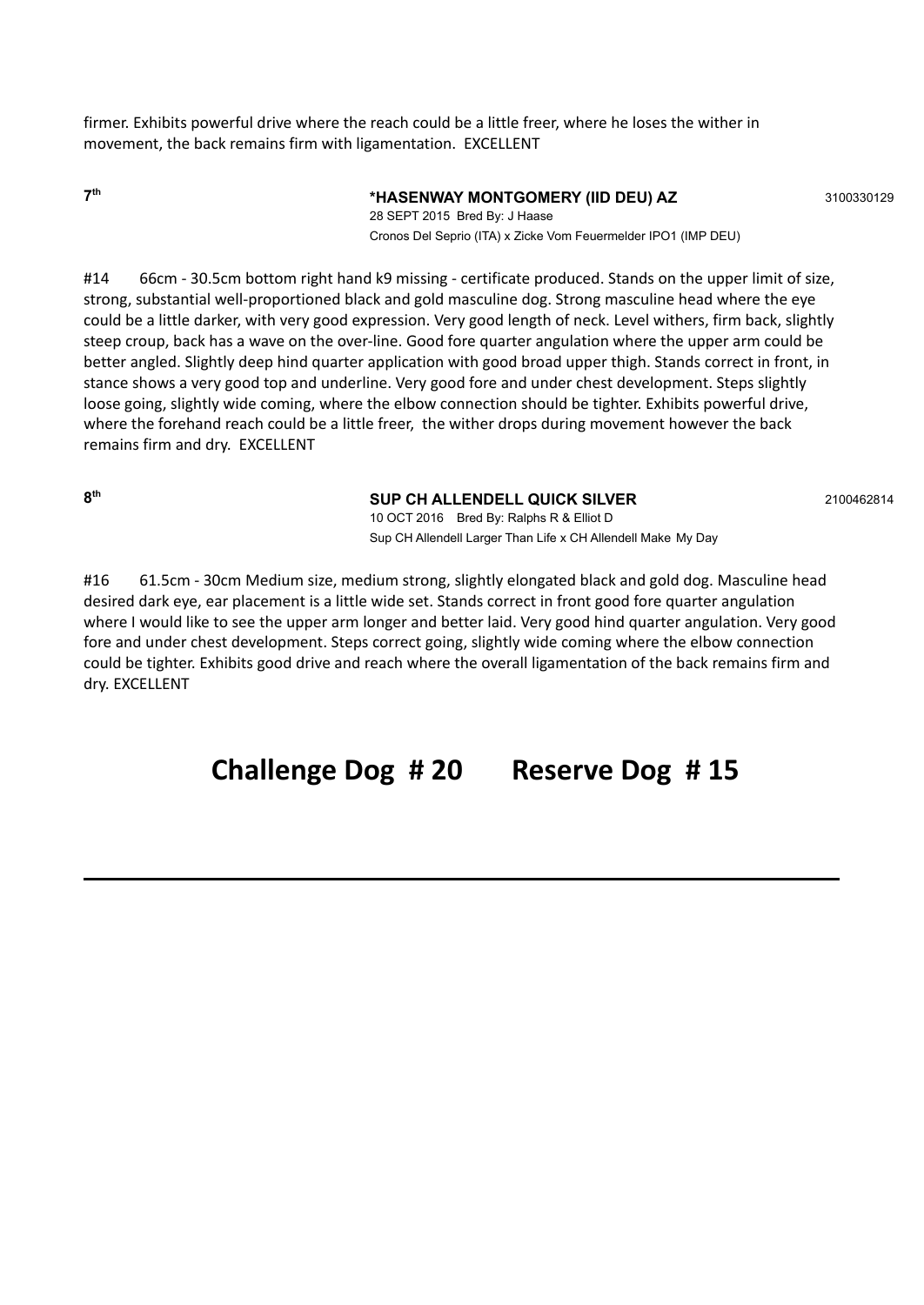### **Class 1a Baby Puppy Bitch**

**1**

**st ELSASS PIPING HOT (AI)** <sup>7100048146</sup> 15 JAN 2021 Bred By: Mr T and Mrs L Massis Freemont Watson x Elsass Ballack Caviar

#23 Black and gold medium strong slightly elongated bitch of good type. Very good head where the eye could be darker. Good fore quarter angulation, slightly deep hind quarter angulation. Steps correct going where the hocks should be firmer, correct coming where the elbows could be tighter. During movement shows very good reach and drive. VERY PROMISING

**2**

### **aWATEA VICTORIAS SECRET (AI)** 3100425784

10 JAN 2021 Bred By: Mr F Grigons Dingo Di Casa Mary x CH Troumdorf Gimme A Kiss

#22 Medium strong well balanced lively pup. Feminine head with desired dark eye. Very good proportions. Good fore quarter where the upper arm could be better angled. Slightly deep in the hind quarter. High wither, firm dry back, good top and underlines. Steps loose going, correct coming where the elbows could be firmer. Exhibits good drive and reach with overall firmness. VERY PROMISING

**3rd** 

**rd ELSASS NORAH JONES** <sup>7100048145</sup> 15 JAN 2021 Bred By: Mr T and Mrs L Massis Fremont Watson x Elsass Ballack Caviar

#24 Medium strong, slightly elongated bitch. Very good head and expression with desired dark eye. Good fore quarter angulations, slightly deep hind quarter angulations. Slightly short well laid croup. Steps loose going, correct coming where the elbows should be firmer. Very good sound movement where the back remains firm. VERY PROMISING

**4**

### **th AWATEA VEEREE INTERESTING** <sup>3100425783</sup>

10 JAN 2021 Bred By: Frank Grigon Dingo Di Casa Mary x CH Troumdorf Gimme a Kiss

#21 Medium strong puppy of very good proportions. Very expressive feminine head with desired dark eye. Good length of neck, firm back, good lay of croup. Slightly deep in the hind quarter. Steps loose going, correct coming where the elbows should be firmer. Very good drive and reach. VERY PROMISING

**Class 4a Junior Bitch**

**1**

**st ELSASS SISTER ACT** <sup>7100045579</sup>

15 JAN 2020 Bred By: Mr T and Mrs L Massis Alderhaus Agent Zorro x Andacht Katrina AZ BS EXC

#25 Large, strong, well pigmented black and gold bitch of very good type. Very good head and expression with desired dark eye. Very good length of neck, high wither, slightly short and steep croup. Good fore quarter angulation where the upper arm could be longer. Very good hind quarter angulation with broad upper thigh. Steps cow hocked going and correct coming where the elbows could be tighter. Exhibits very good drive and forehand reach whilst maintaining a firm top line. VERY GOOD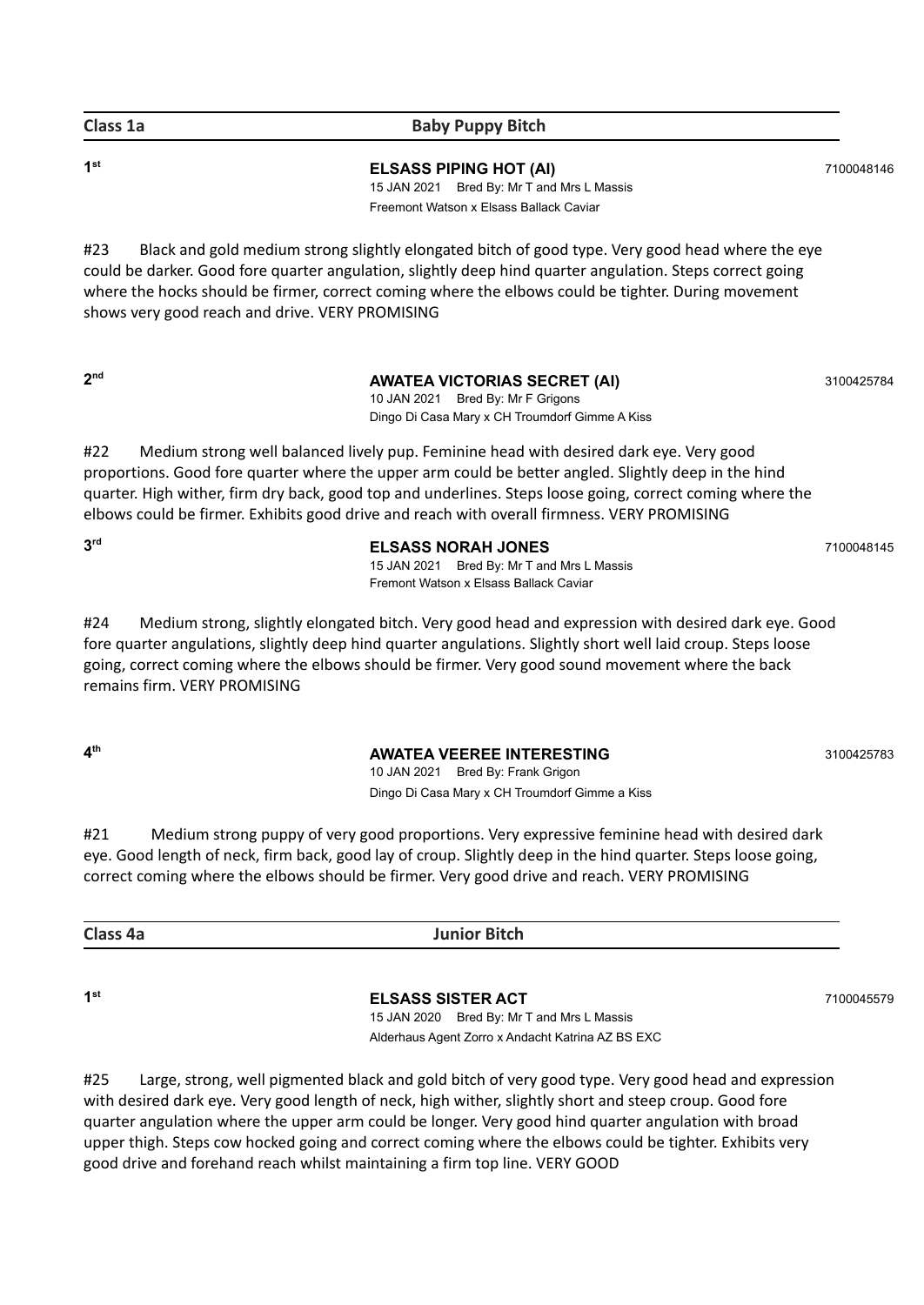#26 Large, medium strong, slightly elongated black and gold bitch. Very good expressive, feminine head, where the eye colour should be darker. Neck carriage is slightly erect, flat withers, level back, flat short croup. Good forequarter angulation, where the upper arm should be better angled. Very good hind quarter angulation. Good fore and under chest development. Stands correct in front. Steps wide going and correct coming, where the elbow connections should be tighter. Exhibits very good reach and drive where the back remains firm. VERY GOOD

#### **CASTASTAR NARIYA** <sup>4100337347</sup>

08 MAY 2020 Bred By: Mrs Mandy Doyle Xander Vom Grabfeldgau (IMP DEU) x Ch Castastar Evita ET HIT AZ

#27 ABSENT

| <b>Class 5a</b> | <b>Intermediate Bitch</b> |
|-----------------|---------------------------|
|                 |                           |

**1**

#### **st BRAEVALE STAR ANISE** <sup>7100044759</sup>

06 OCT 2019 Bred By: Virginia Giddings Djambo Vom Fichtenschlag x Friedental Spices Saffron

#30 60cm - 27.5 cm Large medium strong well-proportioned bitch black and gold with a feminine expressive head. Desired dark eye good length of neck level wither level back slight short flat croup good fore quarter angulation upper arm better angled stands correct in front, but pasterns could be firmer. Slightly deep in hind quarter angulation. Good fore and under chest development. Steps wide going and wide coming where elbows connection should be tighter. Exhibits very good drive and reach her overall firmness is convincing. VERY GOOD

**2**

**KARABACH QUINN** 2100519018

16 APR 2019 Bred By: Mr J Carter \*UK. CH> Conbhairean Freddie (IMP UK) x \*Sadria Tillys Pepper

#29 61.5cm - 31cm Very large, medium strong, substantial, well-proportioned bitch. Very good, expressive head with desired dark eye. Good length of neck, high wither, firm straight back, slightly short croup. Good fore quarter angulation where the upper arm should be better angled. Good hind quarter angulation. Good length of foreleg. Stands correct, good fore and under chest development, presenting dry and firm in stance. Moves cow hocked going, wide coming, where the elbow connection could be firmer. Exhibits very good drive and forehand reach where the wither drops slightly during movement. VERY GOOD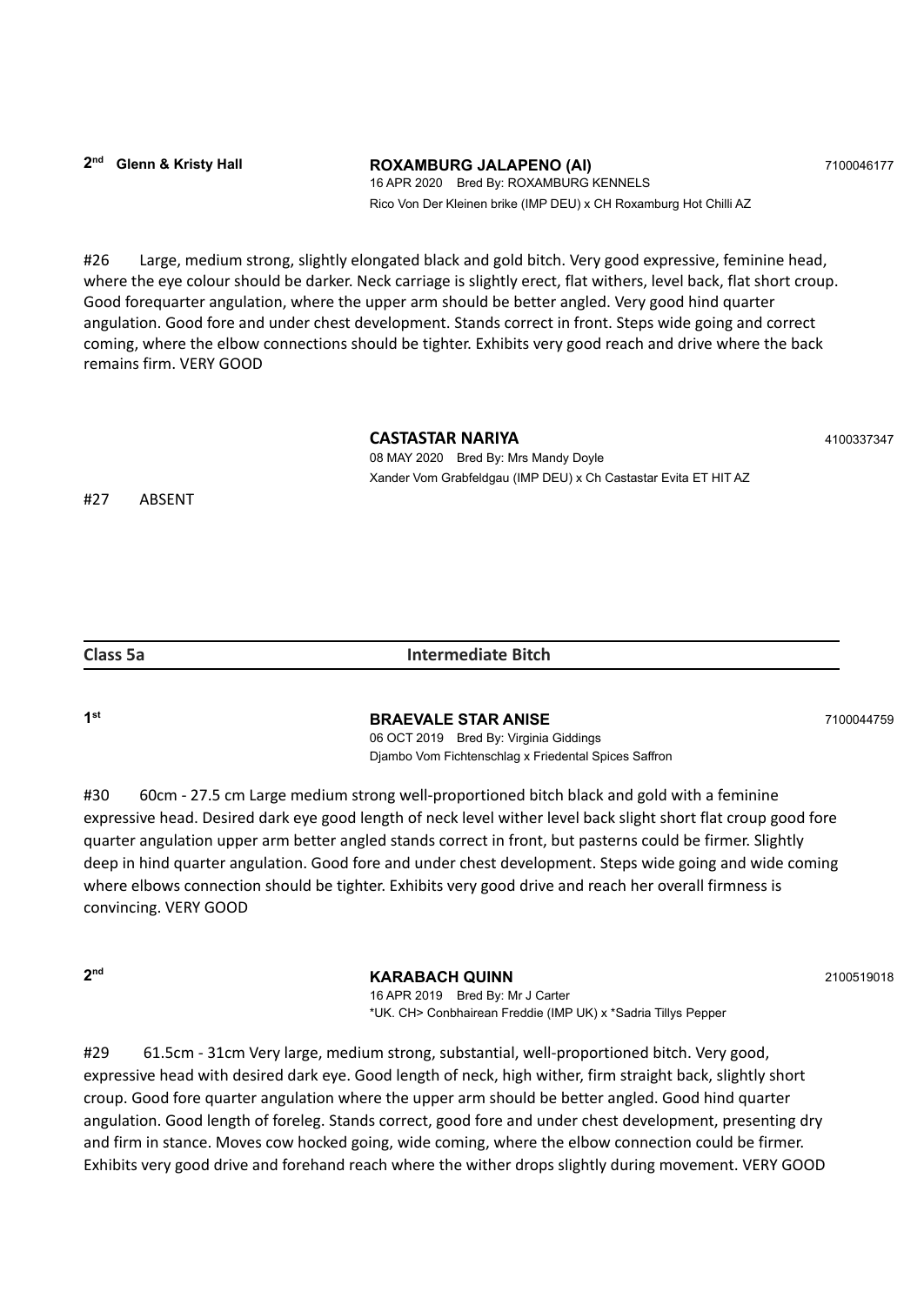| #31 |                         | <b>ELSASS CALL ME SENORITA</b><br>12 OCT 2019 Bred By: L Summers & T Massis<br>Alderhaus Agent Zorro x Elsass Ballack Caviar     | 7100044773 |
|-----|-------------------------|----------------------------------------------------------------------------------------------------------------------------------|------------|
|     | WITHDRAWN due to injury |                                                                                                                                  |            |
|     |                         | <b>ZUMBROZAC FRANKENSTEINEN</b><br>28 JUN 2018 Bred By: B Summers<br>Esko Von Den Zwei Steinen x Roxamburg Harley's Halo         | 7100041325 |
| #28 | ABSENT                  |                                                                                                                                  |            |
|     |                         | DROMVIEW LETS DO THIS<br>17 NOV 2019 Bred By: Dromview Kennels<br>Focus Von Der Piste Trophy (IMP DEU) x Dampdouges Our Hyacinth | 7100044844 |
| #32 | ABSENT                  |                                                                                                                                  |            |
|     |                         |                                                                                                                                  |            |

| Class 9A | <b>State Bred Bitch</b>                            |            |
|----------|----------------------------------------------------|------------|
| ⊿st      | AMARADA MISSCHIEF MAKIN AI                         | 7100040522 |
|          | 06 FEB 2018 Bred By: Mr GD Mrs GE & Miss JA Cullen |            |

\*Odin Delle Terre Matildiche a ED IPO1 (ITA) x Amarada Littlebit Mischievous (AI) AZ

#33 59cm - 27cm Large, medium strong, slightly elongated bitch of very good type. Feminine head where the eye could be darker. Good length of neck, level withers, straight back with a slightly short croup. Good fore quarter angulation where the upper arm should be longer and better angled. Slightly deep hind quarter angulation with a good broad upper thigh. Very good fore and under chest development. Stands straight in front where the pasterns could be firmer. Steps cow hocked going and wide coming where the elbow connection could be firmer. Exhibits power drive transmitted through to a slight restriction in the forehand reach where the back and overline remain firm, dry, and convincing. VERY GOOD.

**Class 11A Open Bitch**

 $1^{57}$ 

#### **ST ONDJA DU VAL D'ANZIN** LOF727549/0

24 JUN 2018 Bred By: Eric M Trentenaere Max Du Val D'Anzin x Handjy Du Val D'Anzin

#39 59.5cm 28cm Large, medium strong, well-proportioned and well pigmented bitch of very good type. Lovely head and expression complimented by dark eyes. High withers, firm back, good lay of the croup. Good fore quarter angulation where the upper arm should be better angled. Slightly deep hind quarter angulation. Very good fore and under chest development. In stance gives a harmonious picture. Stands with overall firm and dryness. Steps cow hocked going and wide coming where the elbows should be tighter. Exhibits powerful drive with very good forehand reach where her overall back and ligamentation is firm and dry. EXCELLENT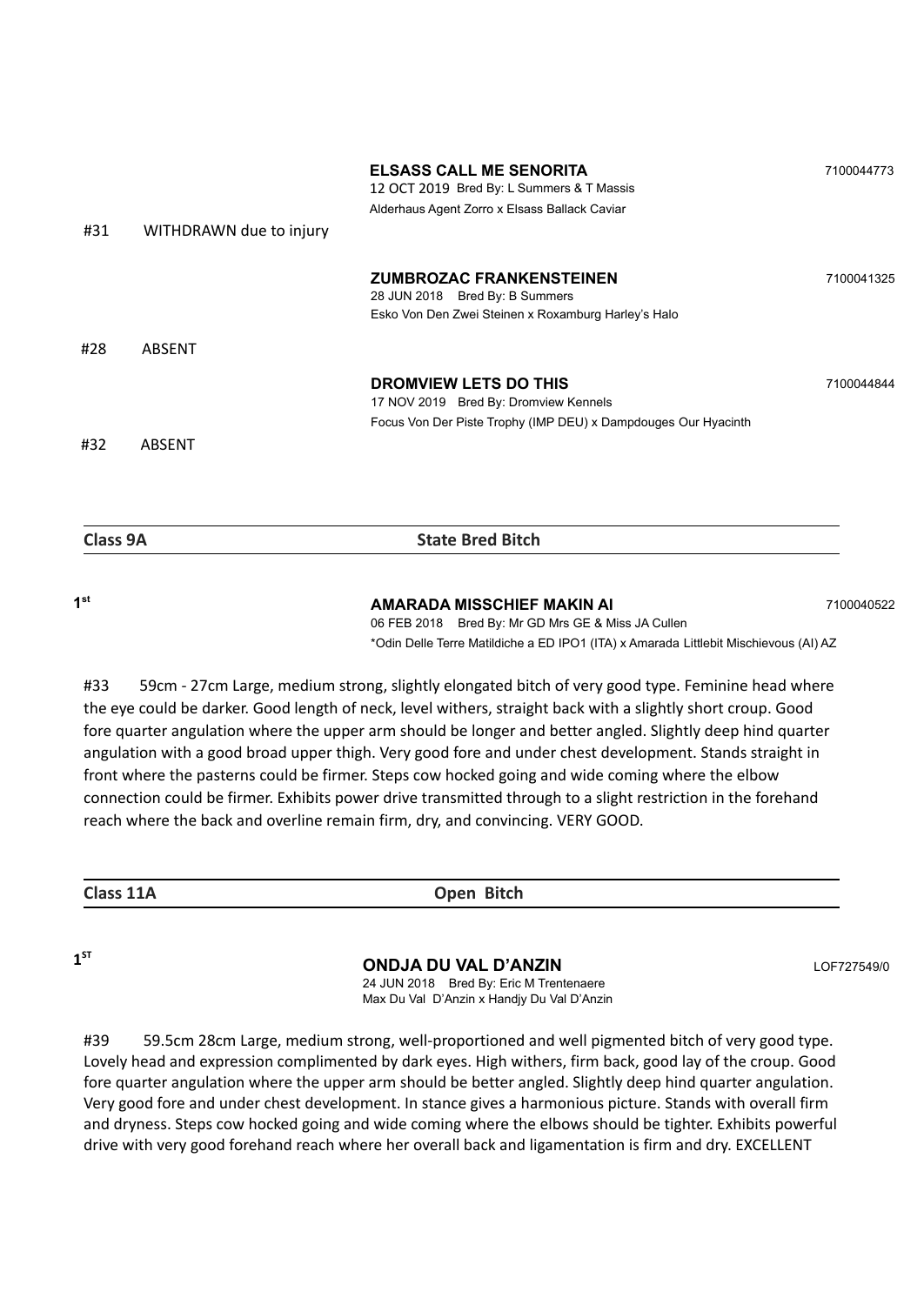**2**

**nd AWATEA NICE AS PIE** 3100384327

15 DEC 2018 Bred By: Frank Grigons \*Rudy Von Haus Edmond x Traumdorf

#40 61cm - 29cm Large, medium strong, well-proportioned bitch of good type. Very good pigmentation. Good head with very good expression where the eye could be darker. Good length of neck, good withers, firm dry straight back, slightly short croup. Good fore quarter angulation where the upper arm could be better angled. Slightly deep in the hind quarter angulation. Very good fore and under chest development. Stands straight in front where the pasterns could be firmer. Steps slightly loose going and wide coming where the elbow connection could be tighter. Exhibits powerful drive with very good fore hand reach, where the top line and back remain firm, dry, and convincing during movement. EXCELLENT

**3**

#### **FRIEDENTAL SPICES SAFFRON** 6100104014

20 FEB 2017 Bred By: Natalie Humphreys Schaaeferhund Rafael x Friedental Hot N Spicey

#34 60cm - 27.5cm Large, medium strong, slightly elongated bitch of very good type. Very good expression where the eye could be a little darker. Very good length of neck, level wither, firm back, slightly short croup. Good fore quarter angulation where the upper arm could be better angled. Very good hind quarter angulation with a good broad upper thigh. Very good fore and under chest development. Stands correct in front where the pasterns could be firmer. Steps cow hocked going and correct coming where the elbows could be firmer. Exhibits powerful drive transmitted through to very good forehand reach where the back and ligamentation remain firm, dry, and convincing. EXCELLENT

**4**

**RONANLINE GO WITH THE FLO** 7100038172

18 MAR 2017 Bred By: ROnanline Kennels \*Fremont Hells Bells x \*Glenbala Fantastic Craze

#35 62cm - 28.5cm On the upper limit of size, medium strong, slightly elongated bitch of very good type. Very expressive strong head with desired dark eye where the ears are set wide. Normal withers, firm back, slightly short croup. Good fore quarter angulation where the upper arm should be better angled. Deep hind quarter angulation with broad upper thigh. Stands correct in front where the pasterns could be firmer. Very good fore and under chest development. I would like to see her stronger in pigmentation. Steps slightly wide going and correct coming. Very good powerful drive with good fore hand reach, where the overall back and top line remain firm, dry, and convincing. Could not receive the grading of excellent due to not being surveyed. VERY GOOD

**5**

**th \*ROXAMBURG SET TO SPARKLE** <sup>7100040058</sup>

12 DEC 2017 Bred By: G & K Hall Hasenway Montgomery AZ BSC x CH Roxamburg Single Lady AZ BS

#38 60.5cm - 27cm Very large, medium strong, compact bitch with very good pigmentation. Feminine expressive head where the eye could be darker. Level withers, level back, slightly steep croup. Good fore quarter angulation where the upper arm could be longer and better laid. Very good hind quarter with good broad upper thigh. Stands correct in front where the pasterns could be firmer. Good fore and under chest development. Steps cow hocked going and correct coming where the elbow connection should be tighter. Exhibits very good drive with a slight restriction of the forehand reach where she loses the wither line. Overall firm, dry and convincing. EXCELLENT